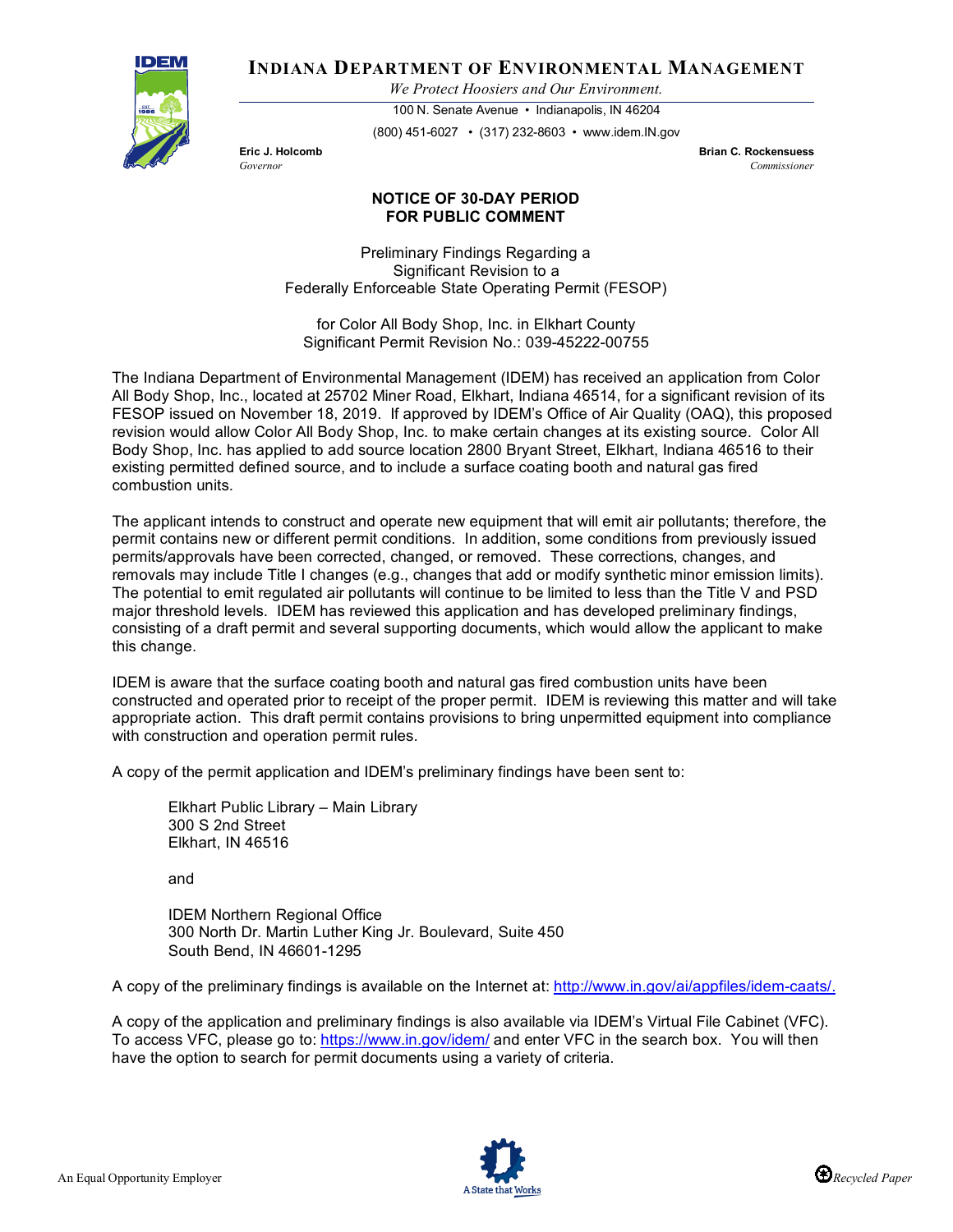### **How can you participate in this process?**

This notice is posted on IDEM's website [\(https://www.in.gov/idem/public-notices/\)](https://www.in.gov/idem/public-notices/). The date that this notice is posted on IDEM's website marks the beginning of a 30-day public comment period. If the 30<sup>th</sup> day of the comment period falls on a day when IDEM offices are closed for business, all comments must be postmarked or delivered in person on the next business day that IDEM is open.

You may request that IDEM hold a public hearing about this draft permit. If adverse comments concerning the **air pollution impact** of this draft permit are received, with a request for a public hearing, IDEM will decide whether or not to hold a public hearing. IDEM could also decide to hold a public meeting instead of, or in addition to, a public hearing. If IDEM decides to conduct a public hearing and/or public meeting, IDEM will post a separate announcement of the date, time, and location of that public hearing and/or public meeting on IDEM's website [\(https://www.in.gov/idem/public-notices/\)](https://www.in.gov/idem/public-notices/). At a hearing, you would have an opportunity to submit written comments and make verbal comments. At a meeting, you would have an opportunity to submit written comments, ask questions, and discuss any air pollution concerns with IDEM staff.

Comments and supporting documentation, or a request for a public hearing should be sent in writing to IDEM at the address below. If you comment via e-mail, please include your full U.S. mailing address so that you can be added to IDEM's mailing list to receive notice of future action related to this permit. If you do not want to comment at this time, but would like to receive notice of future action related to this permit application, please contact IDEM at the address below. Please refer to permit number SPR 039-45222- 00755 in all correspondence.

### **Comments should be sent to:**

Tamera Wessel IDEM, Office of Air Quality 100 North Senate Avenue MC 61-53 IGCN 1003 Indianapolis, Indiana 46204-2251 (800) 451-6027, ask for Tamera Wessel Or dial directly: (317) 234-8530 Fax: (317) 232-6749 attn: Tamera Wessel E-mail: twessel@idem.IN.gov

All comments will be considered by IDEM when we make a decision to issue or deny the permit. Comments that are most likely to affect final permit decisions are those based on the rules and laws governing this permitting process (326 IAC 2), air quality issues, and technical issues. IDEM does not have legal authority to regulate zoning, odor, or noise. For such issues, please contact your local officials.

For additional information about air permits and how the public and interested parties can participate, refer to the IDEM Air Permits page on the Internet at: [https://www.in.gov/idem/airpermit/public](https://www.in.gov/idem/airpermit/public-participation/)[participation/;](https://www.in.gov/idem/airpermit/public-participation/) and the Citizens' Guide to IDEM on the Internet at: [https://www.in.gov/idem/resources/citizens-guide-to-idem/.](https://www.in.gov/idem/resources/citizens-guide-to-idem/)

#### **What will happen after IDEM makes a decision?**

Following the end of the public comment period, IDEM will issue a Notice of Decision stating whether the permit has been issued or denied. If the permit is issued, it may be different than the draft permit because of comments that were received during the public comment period. If comments are received during the public notice period, the final decision will include a document that summarizes the comments and IDEM's response to those comments. If you have submitted comments or have asked to be added to the mailing list, you will receive a Notice of the Decision. The notice will provide details on how you may appeal IDEM's decision, if you disagree with that decision. The final decision will also be available on the Internet at the address indicated above and will also be sent to the local library indicated above, the IDEM